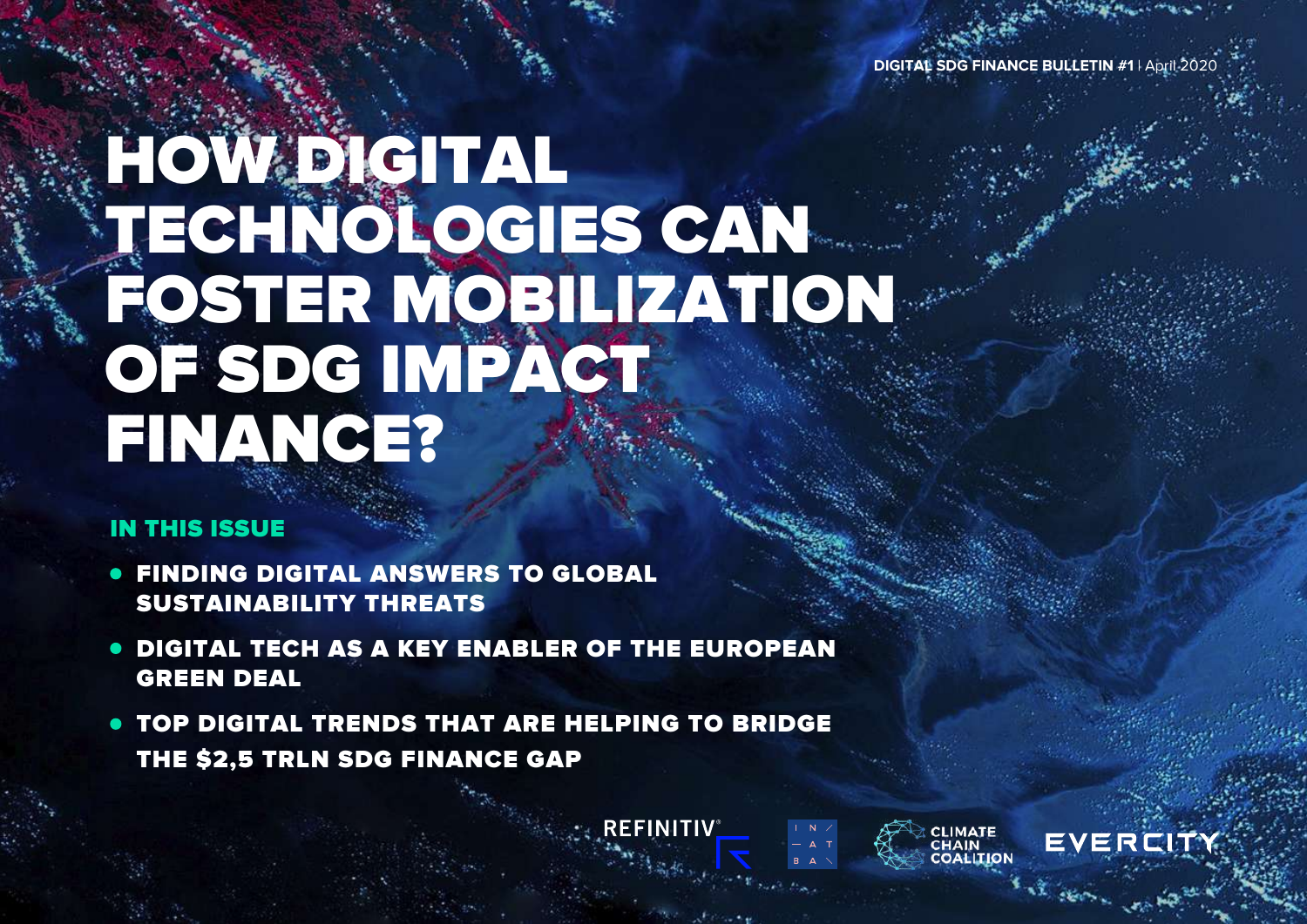## ABOUT THE BULLETIN

Being a joint quarterly initiative of the Climate Chain Coalition Finance and INATBA Climate Action Working Groups with the support of Evercity.io, the Digital SDG Finance Bulletin is here to cover the variety of innovative digital tools and systems that are used for mobilization of sustainable development financing around the globe.

Due to the new phase of technological adoption and the emergence of unprecedented cataclysms, 2020 may become a year for the integration of two growing trends – digitalization and impact finance. At a series of invigorating events in Brussels, Davos, and Berlin held early this year, European state and business officials announced the course towards the international green economy leadership powered by digital technologies. It is considered that digitalization can play a major role in bridging the global \$2,5 trln SDG financing gap by enhancing the measurement of returns to impact investors, enabling more effective risk management, raising liquidity and democratizing the market. The first issue of the Digital SDG Finance Bulletin gives a quick overview of the above-mentioned issues based on the latest industry reports and the personal experience of the authors.

#### EDITOR:

#### Alexey Shadrin

Founder of Evercity.io, Climate Chain Coalition finance group and INATBA Climate Action Working Group finance subgroup leader

#### CONTRIBUTORS:

#### Alexey Shadrin

Founder of Evercity.io, Climate Chain Coalition finance group and INATBA Climate Action Working Group finance subgroup leader

#### Tom Baumann

Founder and co-chair, Climate Chain Coalition, founding member and co-chair, INATBA Climate Action Working Group

#### Miroslav Polzer

Executive director, International Association for the Advancement of Innovative Approaches to Global Challenges, Climate Chain Coalition EU and outreach groups leader

### Marina Spitsyna

Technical University of Munich master graduate

Liza Romanova Co-founder of Evercity.io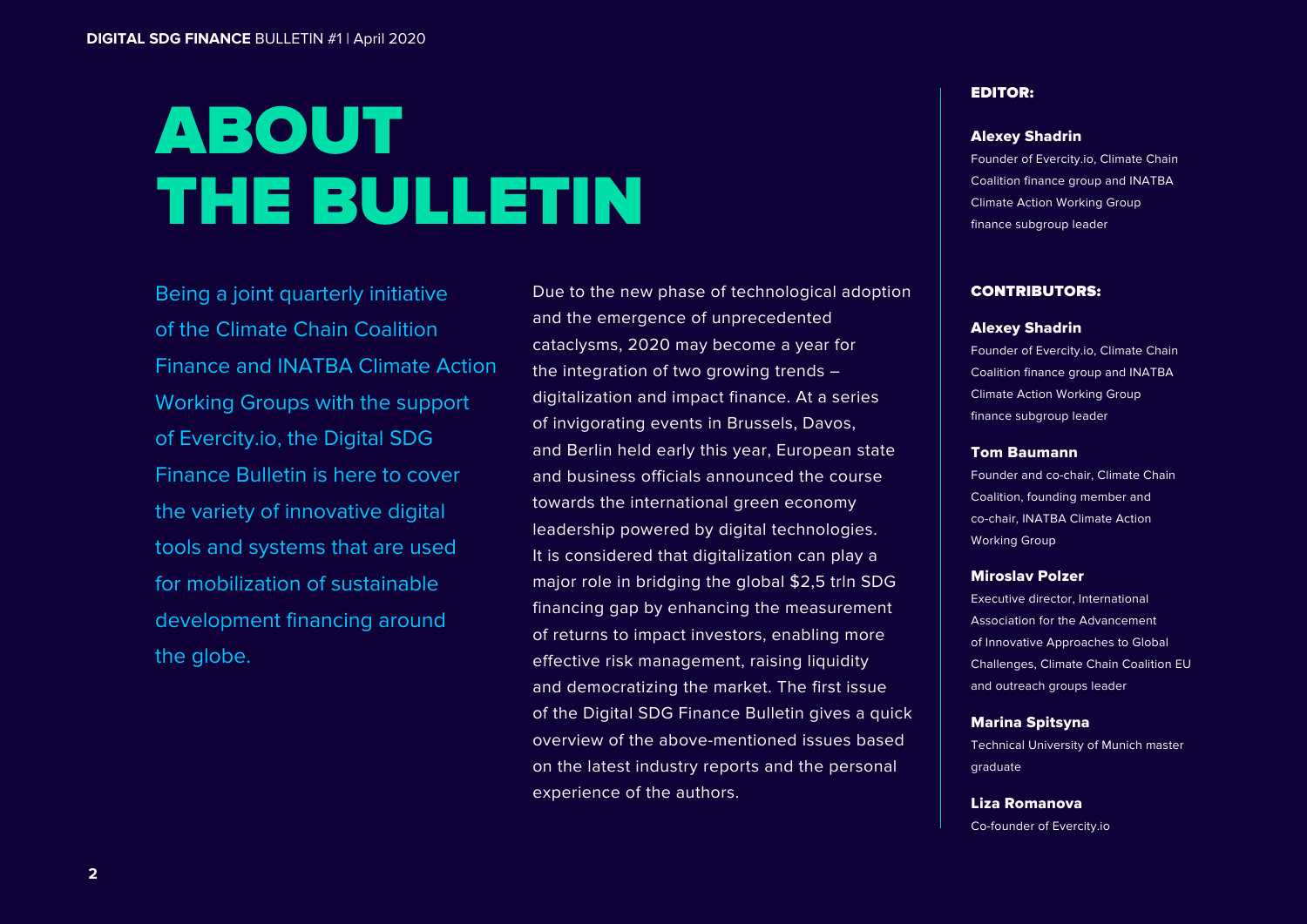

The Climate Chain Coalition (CCC) is an open global multi-stakeholder initiative [to support collaboration among members and stakeholders to advance blockchain](https://www.climatechaincoalition.io/)  (distributed ledger technology) and related digital solutions (e.g. IoT, big data) to help mobilize climate finance and enhance MRV (measurement, reporting and verification) to scale climate actions for mitigation and adaptation.



International Association for Trusted Blockchain Applications (INATBA) is a multi-stakeholder organisation based in Brussels. It offers developers and users of Distributed Ledger Technologies a global forum to interact with [regulators and policy makers and bring blockchain technology to the next stage.](https://inatba.org)

## EVERCITY

[Evercity is a blockchain, AI and IoT-powered platform for impact measurement](https://evercity.io)  and investment. It helps to bridge the \$2,5 trillion annual SDG investment gap by enabling impact funds and banks to increase the accuracy of impact measurement, efficiency of portfolio management and profitability of investments by impact finance digitalization.



Serving more than 40,000 institutions in approximately 190 countries, Refinitiv provides information, insights and technology that drive innovation and performance in global financial markets. Our heritage of integrity enables [our customers to make critical decisions with confidence while our best-in-class](https://www.refinitiv.com/en)  data and cutting-edge technologies enable greater opportunity.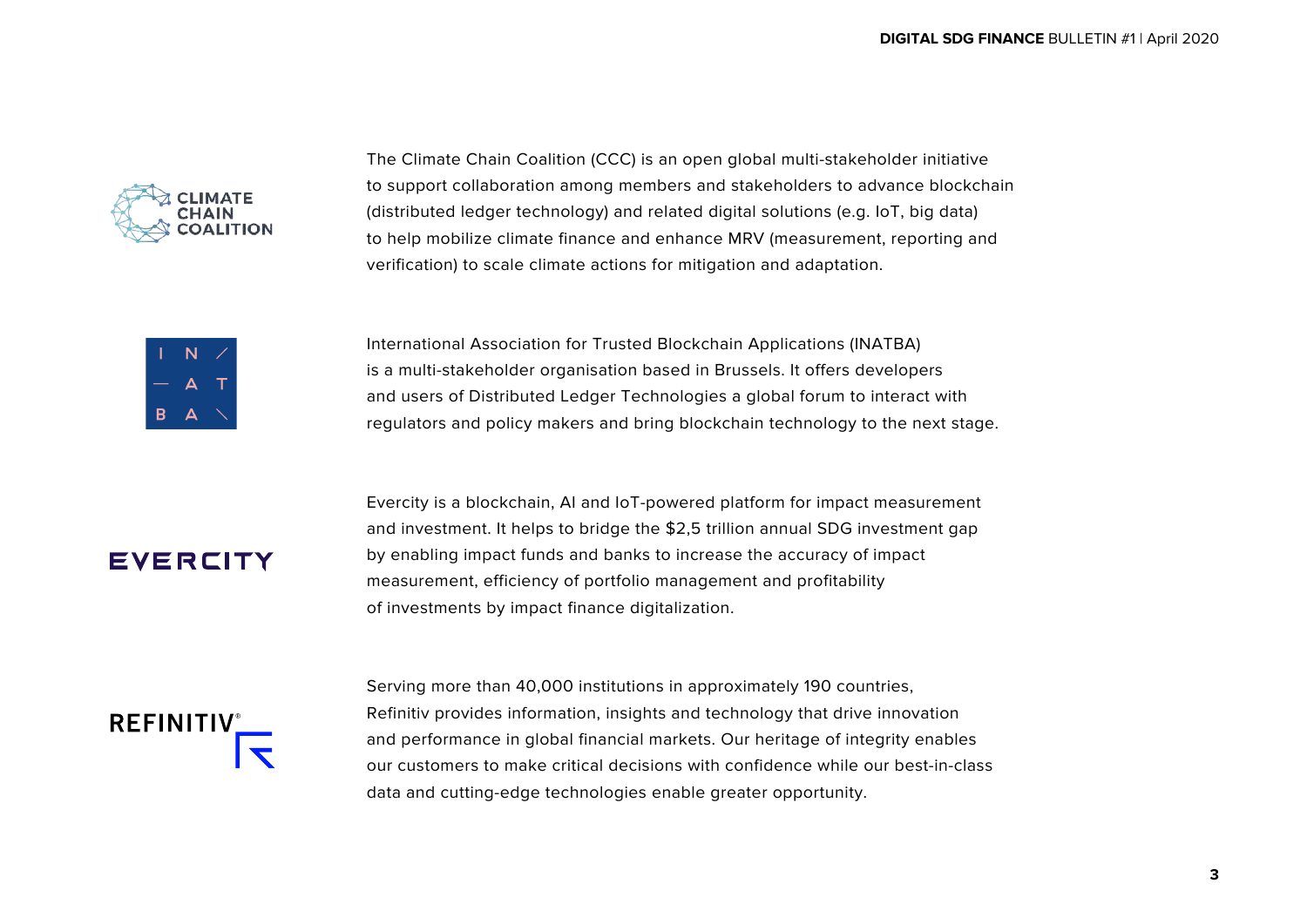## FOREWORD



#### Alexey Shadrin

Founder of Evercity.io, CCC finance group and INATBA Climate Action Working Group finance subgroup leader

Unprecedented crises like climate change and its growing consequences - new deadly viruses, rising sea levels or extreme weather events - force us to immediately rethink global economic and social systems. During the COVID-19 pandemic and way before, digitalization has shown us successful examples of faster transparent evaluation and distribution of resources to where they are most needed. These early examples may serve as the building blocks of a more sustainable and prosperous future for our World. But if there is any way out of the current situation, we can certainly find it only all together, and digital technologies can help bring down the dividing walls by allowing us to better understand and trust each other.



Tom Baumann Founder and co-chair of CCC, founding member and co-chair of INATBA Climate Action Working Group

In addition to the need for trillions of dollars of finance annually for effective climate actions on mitigation and adaptation, innovative solutions are needed for how climate finance flows to and among stakeholders, as well as the digital MRV of climate finance to support the efficacy and veracity of impacts.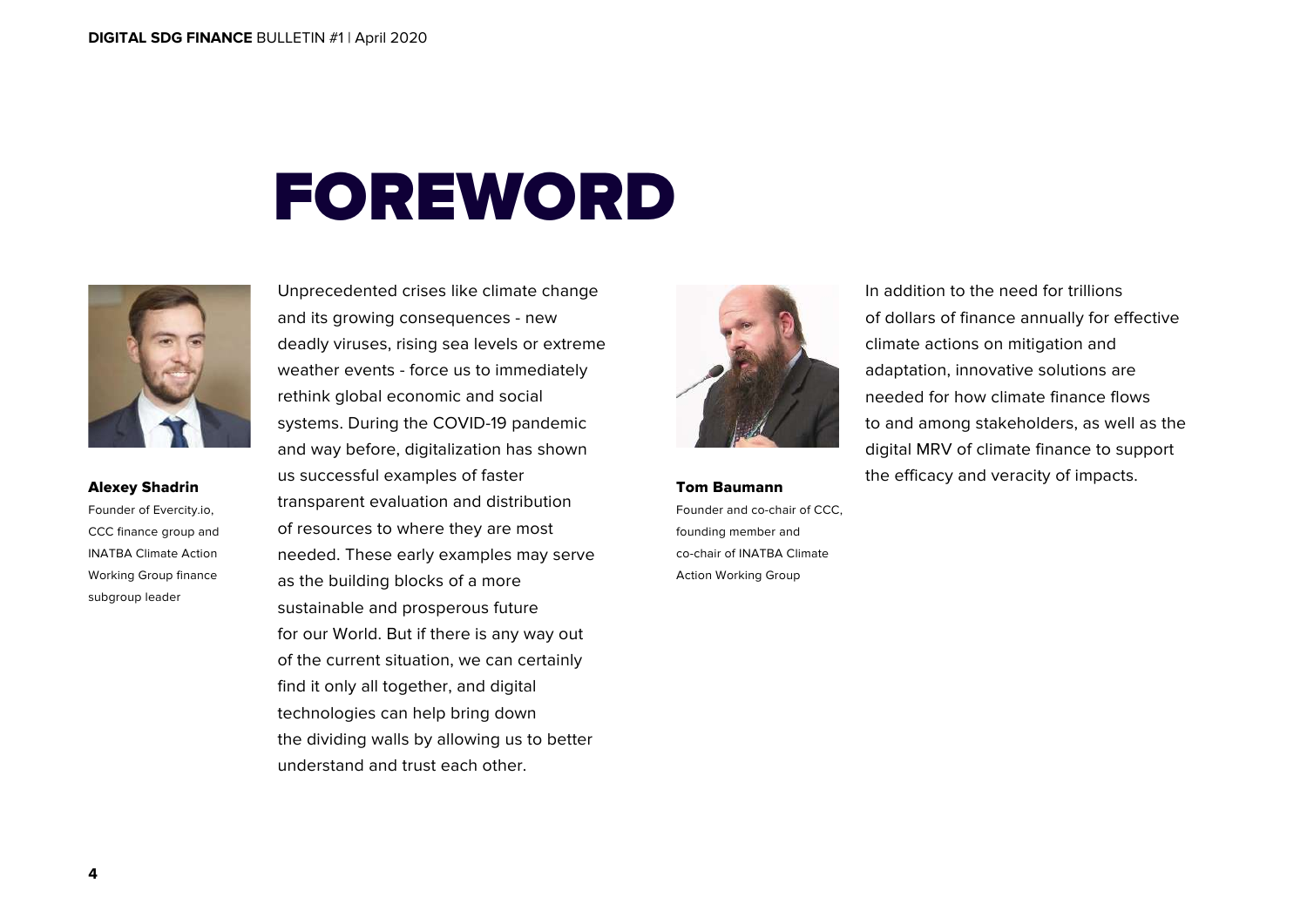# FINDING DIGITAL ANSWERS TO GLOBAL SUSTAINABILITY. THREATS

ACCORDING TO THE NOAA, NASA, AND WMO, THE 10 YEARS TO THE END OF 2019, AS WELL AS THE LAST WINTER, HAVE BEEN CONFIRMED AS THE WARMEST DECADE ON RECORD . YET ANOTHER RECENT NATURE'S WARNING FOR HUMANITY OCCURRED IN AUSTRALIA, WHERE THE SEVERE 2019 - 2020 BUSHFIRE SEASON HAS LED TO BURNING OF 21% OF THE TOTAL AREA COVERED BY FORESTS. AND NOW THE DEVASTATING COVID-19 PANDEMIC SPREADING AСROSS THE GLOBE AND DISRUPTING THE WAY WE LIVE OUR LIVES GIVES US AN INDICATION OF THE CHALLENGE THE WORLD COULD FACE IF IT DOES NOT ADDRESS CLIMATE CHANGE.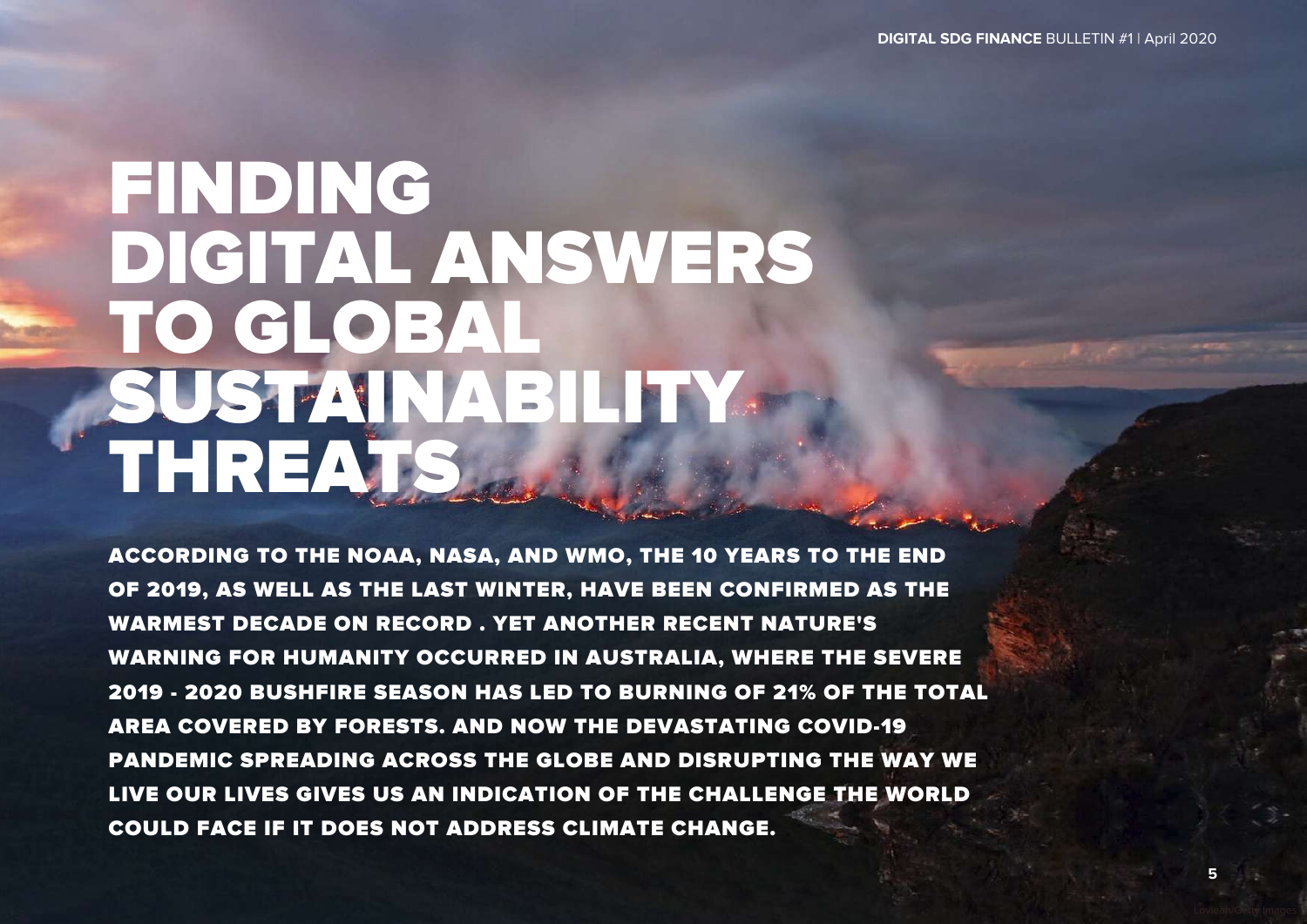The world's most prominent answer to the global challenges has been the establishment of the Sustainable Development Goals (SDGs) and the UN 2030 Agenda, which are recognized and expected to be implemented by all countries. However, the OECD determines that an additional \$2.5 trillion a year of investment is needed to deliver the SDGs. To achieve these goals in the developing countries that suffer the most from global problems, finance should be deployed smartly and strategically leveraging private capital mobilization.

On November 29, 2018 the UN Secretary-General Antonio Guterres initiated the Task Force on Digital Financing of the Sustainable Development Goals (SDGs) with its main aim to recommend and catalyse ways to harness digitalization and accelerate SDG financing.

"We have already seen how technology has helped expand financial inclusion — itself an important goal — by 1.2 billion people in just six years, but we have only just begun to tap the potential of digital finance and investment to meet the broader agenda set forth in the Sustainable Development Goals and the Paris Agreement on climate change." - said Mr. Guterres.

### **4 IMPACT INVESTMENT ACTION AREAS BY OECD**

IMPACT

## FINANCING

- **Ensure financing is going** where it is needed most and that no one is left behind
- **Focus on engaging local** investors to build sustainable financing markets
- **Transition from concessional** finance to commercial sustainability

#### standardised and interoperable

Facilitate transparent. •

DATA

data sharing

- Ensure funding of data infrastructure
- Develop a framework and  $\bullet$ coordinate approaches for assessing impact

## INNOVATION

- Catalyse innovation in addressing social, environmental and economic challenges
- Develop an ecosystem of actors that promotes innovation
- Recognise the role of the public sector in scaling pilots that are working

## **POLICY**

- Require the ex-post assessment outcomes of policy initiatives
- Ensure that impact  $\bullet$ represents a substantive commitment between the public and private sector
- Leverage development co-operation as a vector for policy transfer

Source: Social Impact Investment 2019. Published on January 17, 2019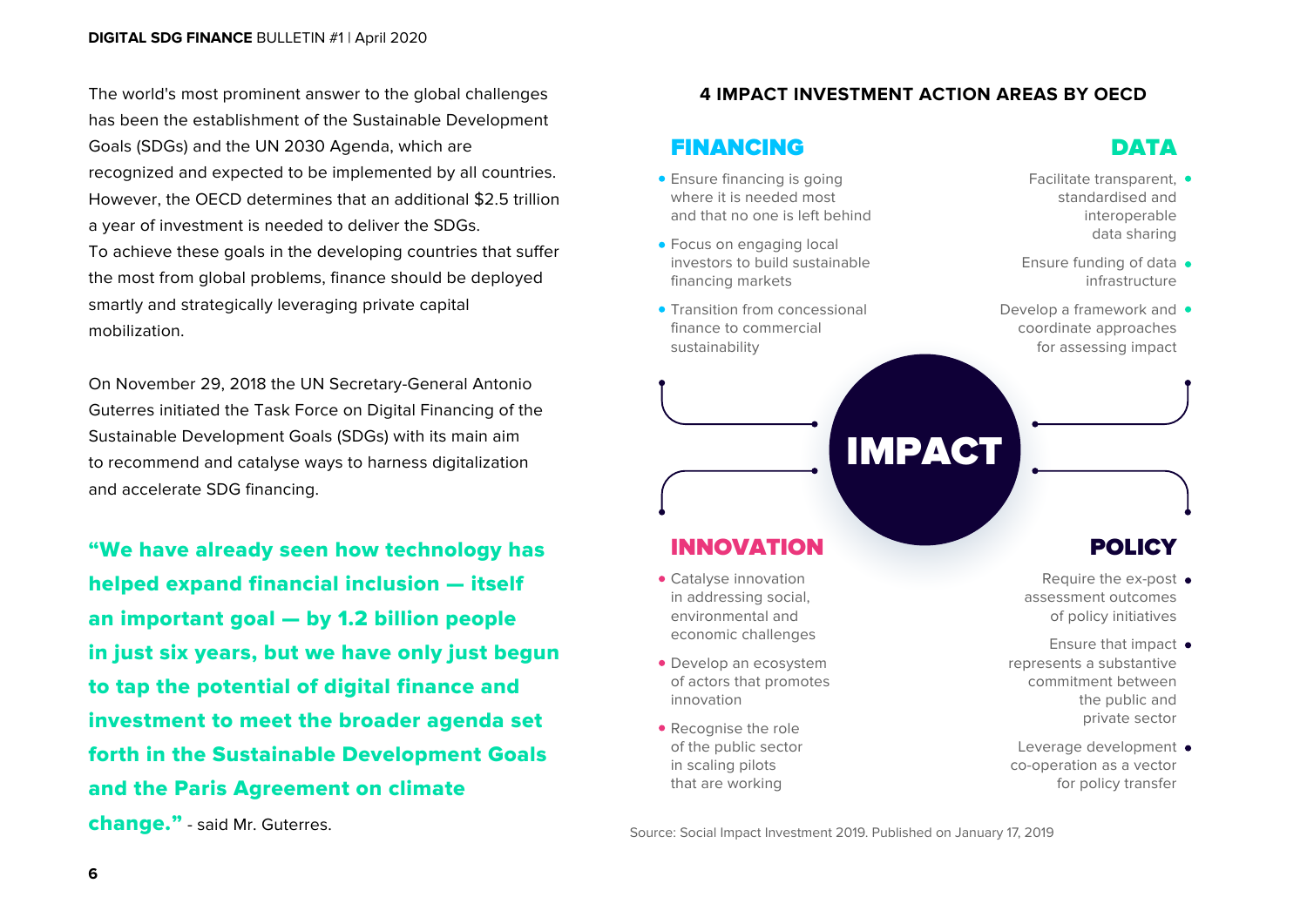Giving an immediate response to COVID-19 outbreak the UN Task Force on Digital Financing of SDG's and International Association for Trusted Blockchain Applications are aiming at involving the latest knowledge and competence of its members to provide solutions that can slow down the crisis. They strive to implement the secure and immutable tracking facilities of blockchain technology, which can support organizations and states to advise various stakeholders.

In the final report planned for July 2020 The Task Force will (i) address the most critical questions on the results of the digitalization of financing to achieve the SDGs, (ii) consider how this process will reshape the financial and monetary systems, (iii) list the main digital-finance limitations and opportunities, and (iv) identify the parties in charge of risk management and mitigation.

To encourage exploration and eventual use of digital technologies in support of climate action the UN Climate Change Secretariat initiated Climate Chain Coalition (CCC). Since 2017 it has united more than 200 members from 50 countries allowing them to share experience the most important global platforms including the annual UN climate conference, and World Bank Innovate4Climate.

#### **COVID-19 AFFECTING ALL SDGs**

#### Source: UNDESA

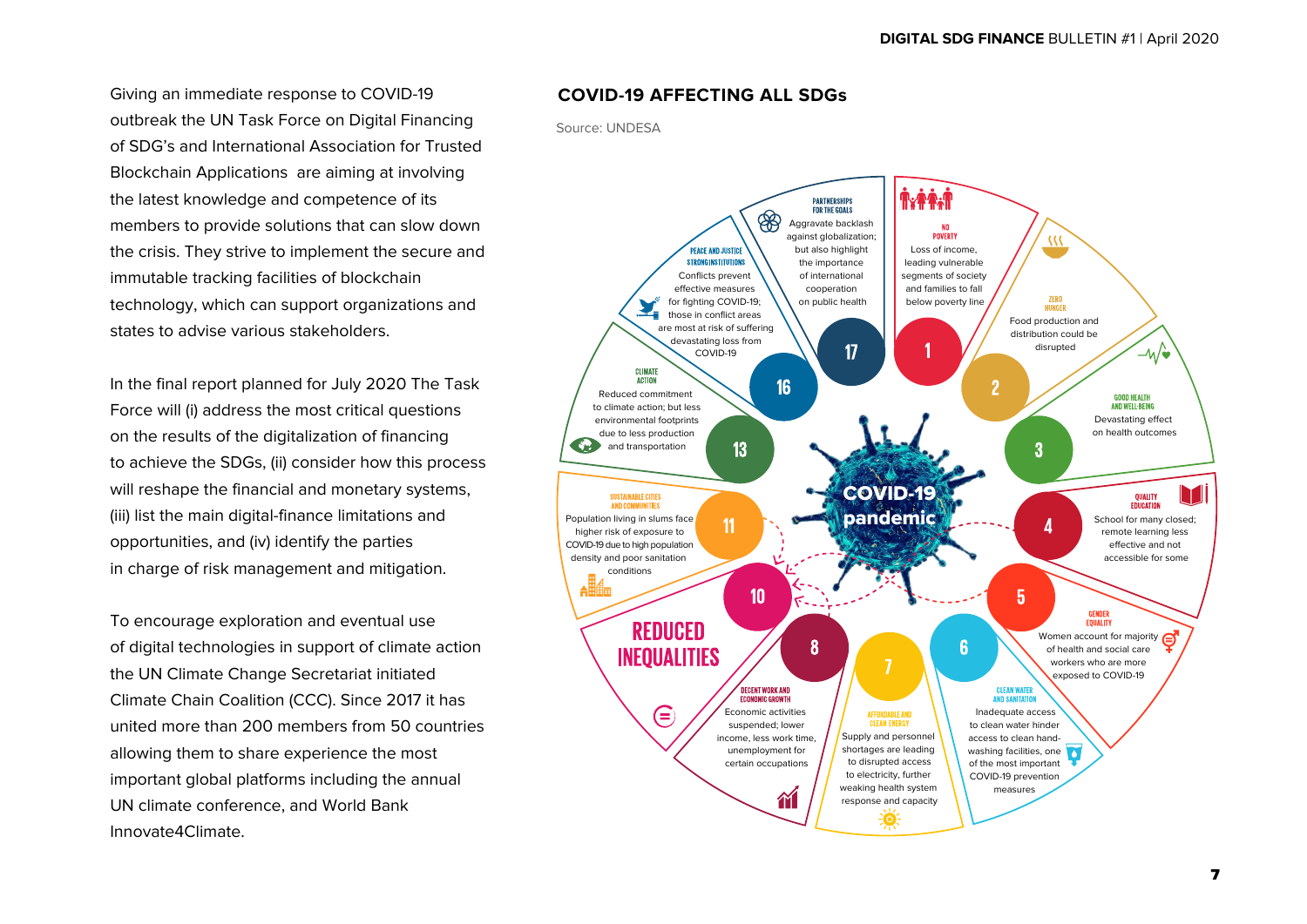Climate Change Secretariat recognizes the potential of blockchain and its broader ecosystem to enhance climate finance by improving the accuracy of impact assessment and its attribution to financiers as well increasing efficiency, trust, and liquidity.

#### Massamba Thioye

Head of UNFCCC Sustainable Development Mechanisms Department

"Climate Change secretariat recognizes the potential of blockchain and its broader ecosystem to enhance climate finance by improving the accuracy of impact assessment and its attribution to financiers as well increasing efficiency, trust, and liquidity," said CCC co-chair Massamba Thioye, who is leading the UNFCCC secretariat work exploring possible use cases of digital technologies including blockchain, Internet of Things (IoT), artificial intelligence (AI), smart contracts and other 4-th industrial revolution tech to enhance climate action. CCC members explore ways they can showcase real-life use cases during online events over the coming months.

### **INVESTMENT GAP IN KEY SDG SECTORS FOR DEVELOPING COUNTRIES, \$ BILLION**

Source: World Investment Report, UNCTAD

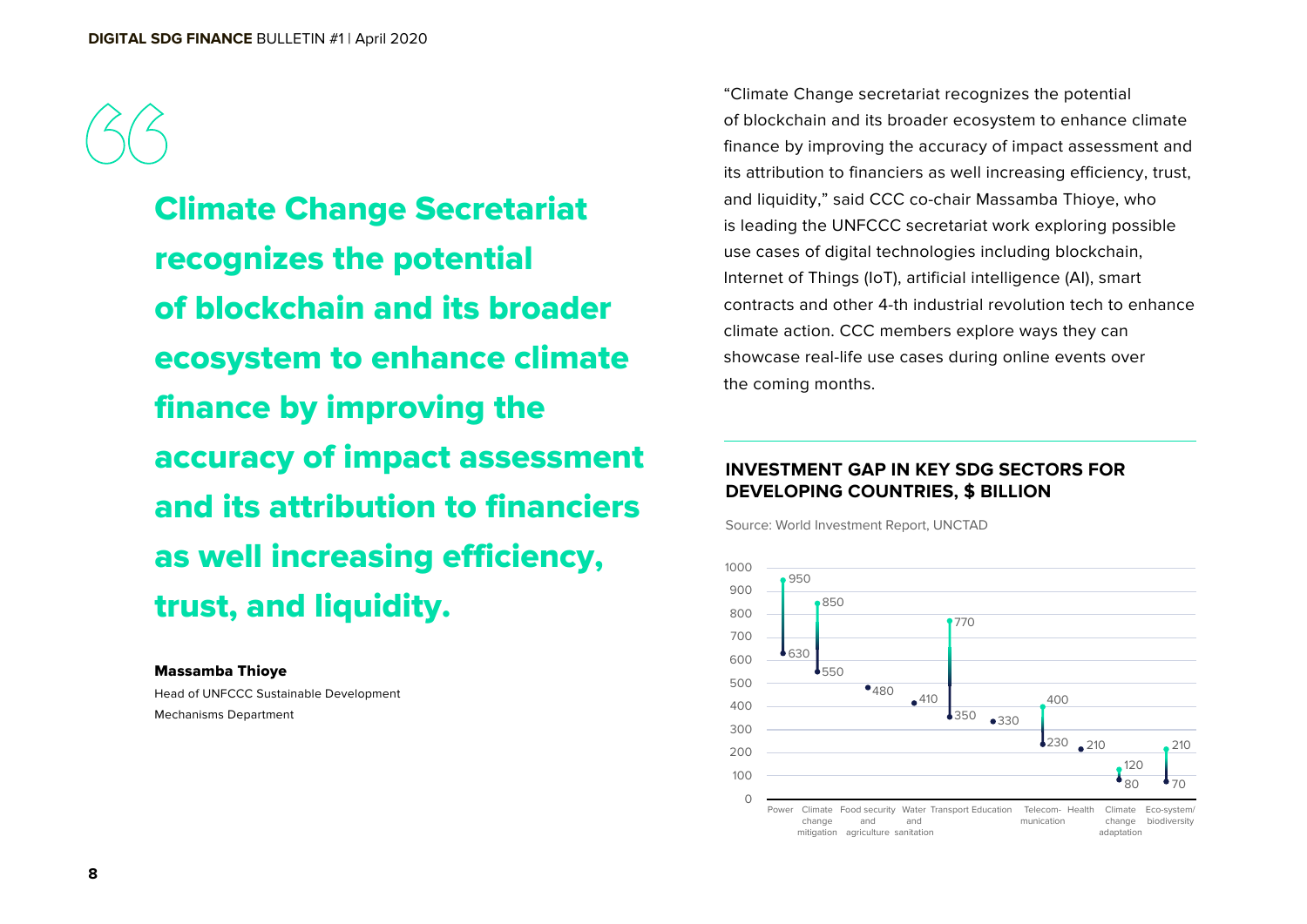**DIGITAL SDG FINANCE** BULLETIN #1 | April 2020

9

Artist: Ulli Seer

## DIGITAL TECH AS A KEY ENABLER OF THE EUROPEAN GREEN DEAL AND EU SDG FINANCE LEADERSHIP

WHILE THE UN IS ASSESSING AND ENCOURAGING INNOVATIVE APPROACHES TO BRIDGE DIGITAL TECH WITH SDG FINANCE, THE EU COMMISSION MAY SOON APPROVE A TRULY AMBITIOUS AIM TO BECOME THE WORLD'S FIRST CLIMATE NEUTRAL CONTINENT BY 2050 WHILE DECOUPLING ECONOMIC GROWTH FROM RESOURCE USE.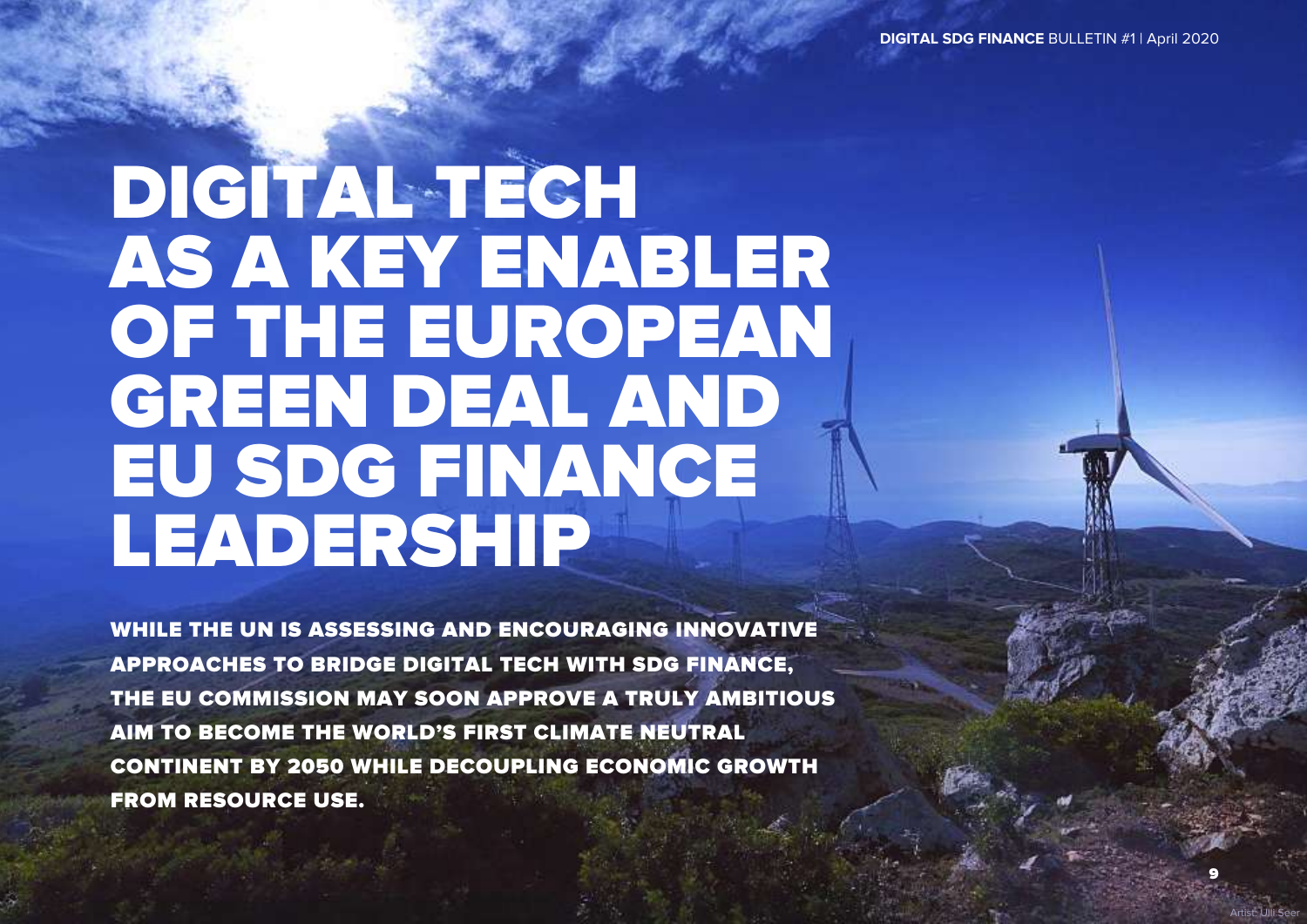The European Green Deal implies among many policy initiatives the extension of the EU ETS (emission trading scheme), the establishment of a carbon border adjustment tax and a "Just Transition Fund'' as well as a truly impressive € 1 trln of investments. One of the main financial incentives behind the green deal is the European Commission's Action Plan on Financing Sustainable Growth that will be soon powered by the EU Taxonomy.

The taxonomy will allow investors to know whether the investment is green or not, assess SDG-associated risks and transform financial inflows to economic activities and projects beneficial for sustainable development. It connects the European Green Deal with the needs of the real economy by establishing a classification system that enables the categorization of economic activities and sectors that play key roles in climate change mitigation and adaptation.

Digitization may become the key enabler of the EU Taxonomy by the employment of Industry 4.0 integrated systems, both software and hardware, to ensure that various sectors of the economy meet the eligibility criteria. The EU officials and documents also emphasize other effects of the digital transformation and implementation of such technologies as AI, IoT and blockchains on the successful implementation of the Green Deal.

On 14 January 2020 "Blockchains and distributed ledger technology for the European Green Deal" event was organized in Brussels by the European Partners for the Environment in partnership with the Climate Chain Coalition. The main statement announced and agreed upon by participants was the necessity of blockchain technologies integration to bring innovative approaches and address the SDGs implementation which would be both transformational and essential for the EU. The European and UN officials, experts and high-tech companies who attended the event agreed on the joint work formats towards common standards, the open-source software and data that would support the EU policies.

Сonference "Connecting the Dots: Digitalization, Finance and Sustainable Development" Berlin, 27.01.2020 Photo by A. Shadrin

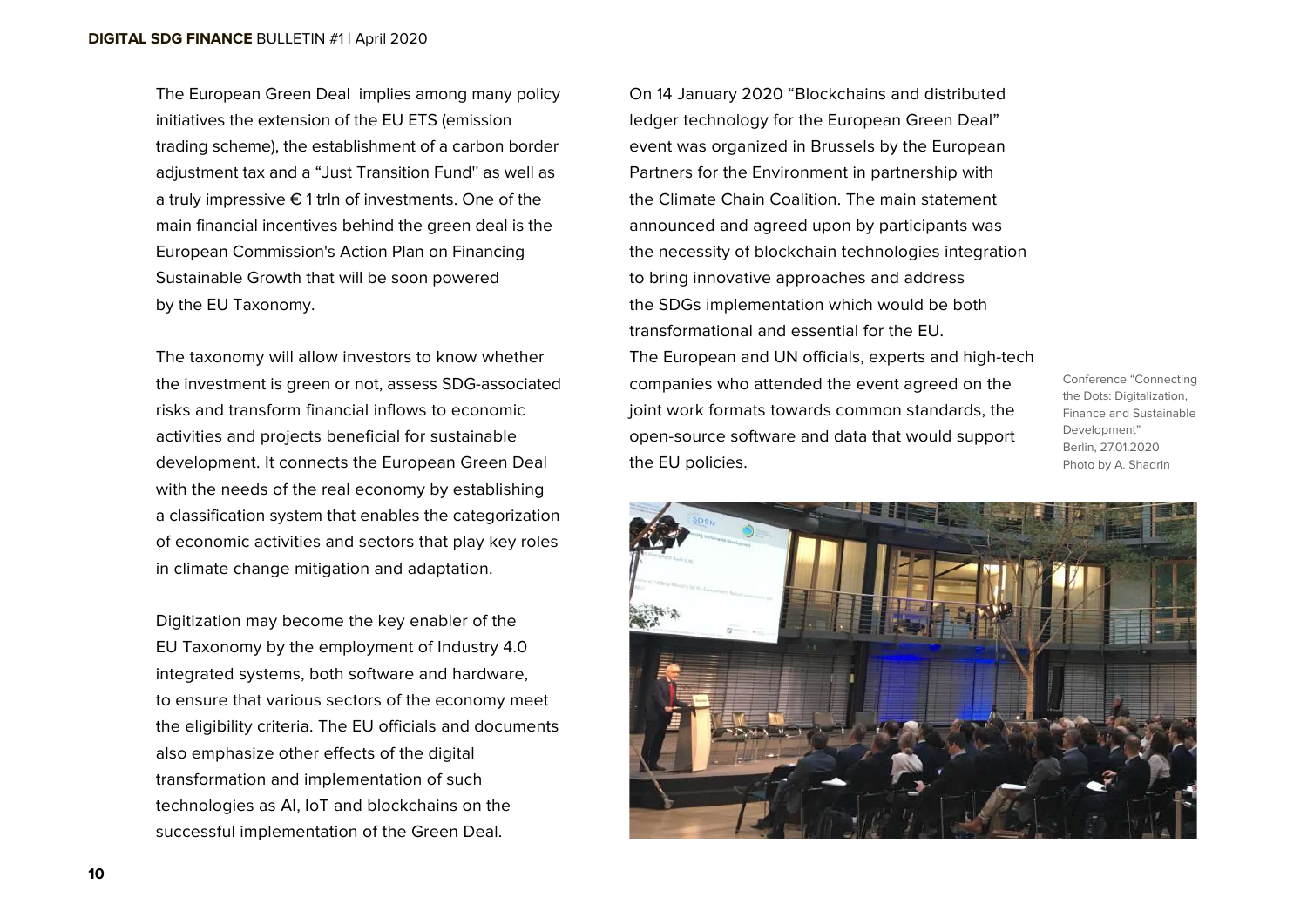Similar messages were announced from the stage of another high-level event "Connecting the dots: digitalization, finance and sustainable development" held on January 27 by SDSN Germany, Sustainable Digital Finance Alliance & UN Task Force on Digital Financing of the SDGs in cooperation with Frankfurt School of Finance & Management. The event's main focus was the potential of new technologies to contribute to the achievement of SDGs by promoting financial innovations and digitalisation.

The President of the European Investment Bank, Werner Hoyer, who delivered a keynote speech at the event, stated earlier in Davos that "the world's future economy must marry digitalisation and innovation with climate action". In his speech he underlined the necessity of EIB to become a "digital climate bank" and a "financial engine" of Europe's leadership on climate action.

His points were echoed by Simon Zadek, Sherpa to the Co-Chairs, UN Task Force, Adolf Kloke-Lesch, Executive Director of SDSN Germany and Dr. Sabrina Schulz, Head of KfW Berlin Office. Dr. Schulz especially pointed out that KfW is becoming a transformational climate bank closely involved in digitization of climate finance and already leveraging blockchain opportunities in this field.

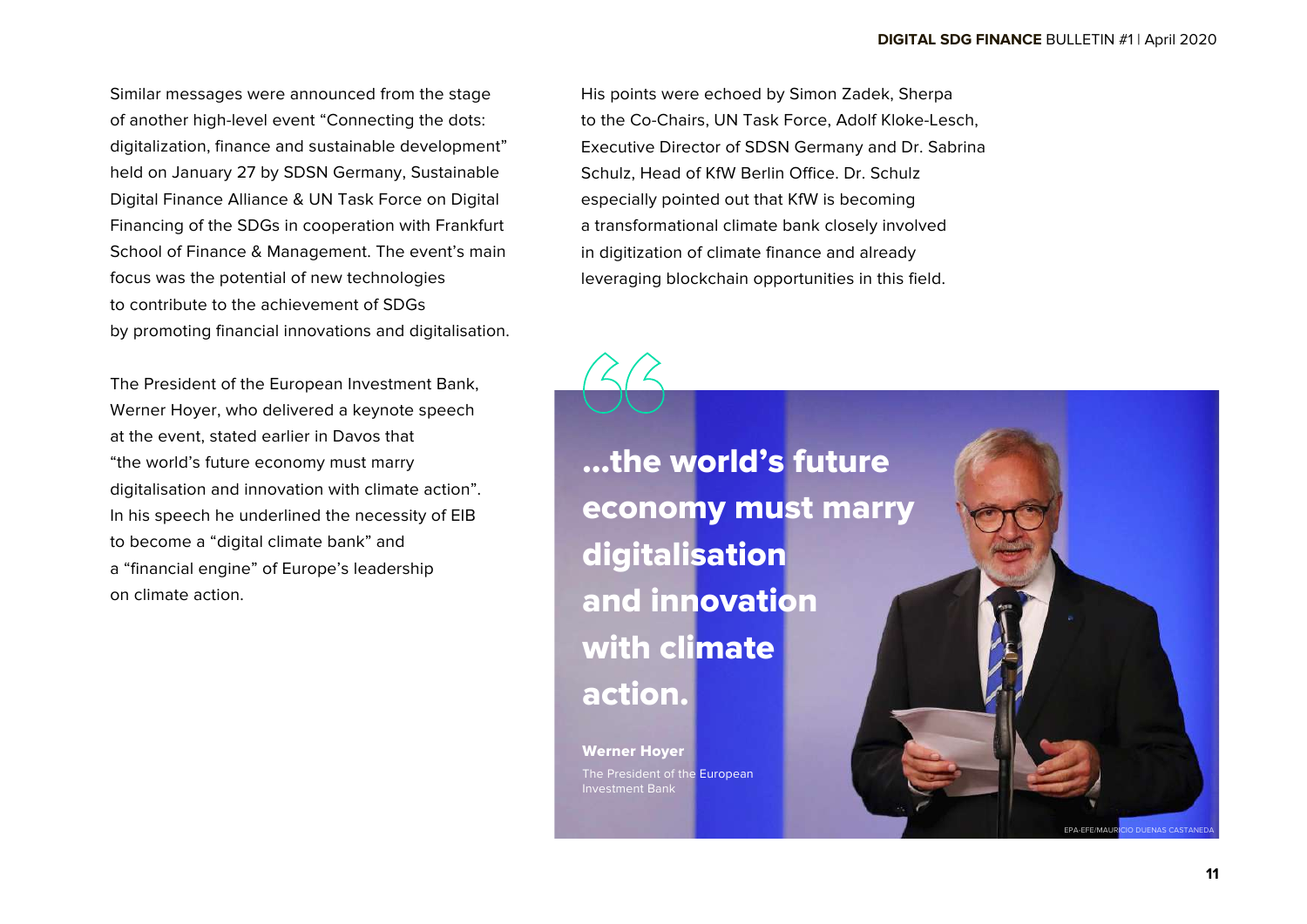# TOP DIGITAL TRENDS THAT ARE HELPING TO BRIDGE THE SDG FINANCE GAP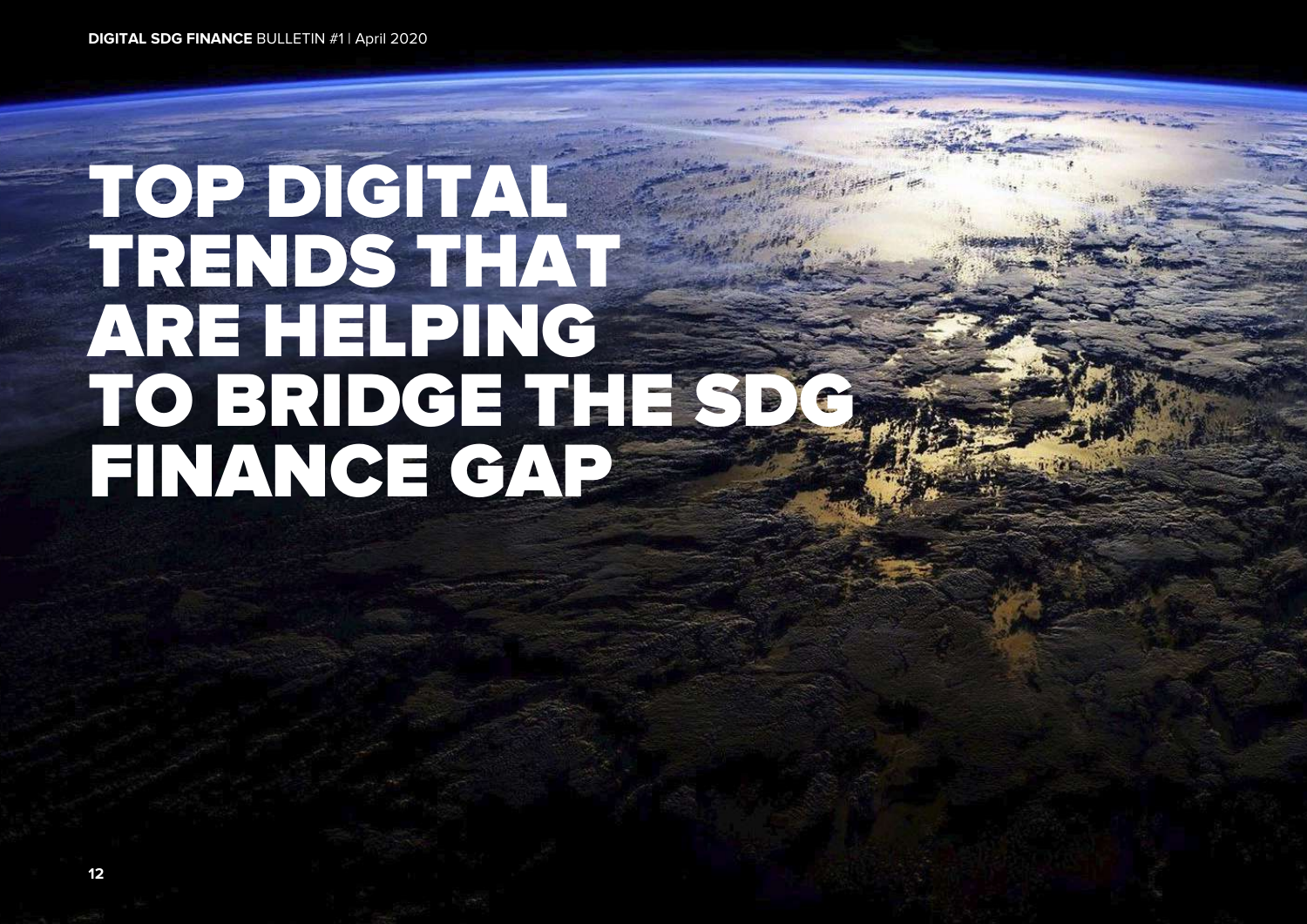## 1. DIGITALIZATION WILL EMPOWER INFRASTRUCTURE FRAMEWORKS FOR CLIMATE ACTION AND MULTISTAKEHOLDER ENGAGEMENT

Taxonomies and standards are advantageous tools which make capital markets analyse and acknowledge investment opportunities that enhance the goals of environmental policies.

The creation of holistic digital frameworks that combine both software and hardware tools may help to ensure that economic activities match the proposed standards and rules.

Application of blockchains for the EU carbon border adjustment mechanism may help to ensure that European products are not at risk of carbon leakage or disadvantaged by more carbon-intensive imports from other countries. Providing unprecedented transparency and traceability, it will also help to ensure that the price of imports reflects more accurately the carbon content and

helps better assess the overall GHG emissions as well as their reduction potential along the supply chains to successfully execute the Green New Deal.

As another example, European Blockchain Services Infrastructure in partnership with the Climate Chain Coalition is currently working on a unique object identification initiative a data and digital technology innovation infrastructure (D2I2) for multi-stakeholder climate action coordination and incentivization. The framework is being set to deliver global digital services infrastructure for climate action, including digital identities, unique objects, service, resources (financial, intellectual etc.), outcome, impact and other domains. This could bring the necessary data architecture and tools which will allow us to implement taxonomies faster and more successfully.

Building on the above-mentioned Unique Object Identification – together with digital identities of persons and institutions – the D2I2 consortium is working towards the development of a digital climate action documentation and coordination language and coordination system that will enable the development of digital tools for engagement mechanisms like those envisaged by the European Climate Pact or Climate Neutral Now initiative. Such a digital framework will allow stakeholders to specify and sign digitally their pledges and climate action suggestions with concrete monitorable information with all relevant parameters uniquely identified.

Through such a platform for global challenges mapping individuals, schools, cities, and companies will be empowered to sign in a digital format a climate pact with their local, sub-national, national or global community, specifying intended and recommended climate action with digital identities based on uniquely identified and localized objects, services, resources, and outcomes, thus opening unprecedented opportunities for multistakeholder engagement in climate action.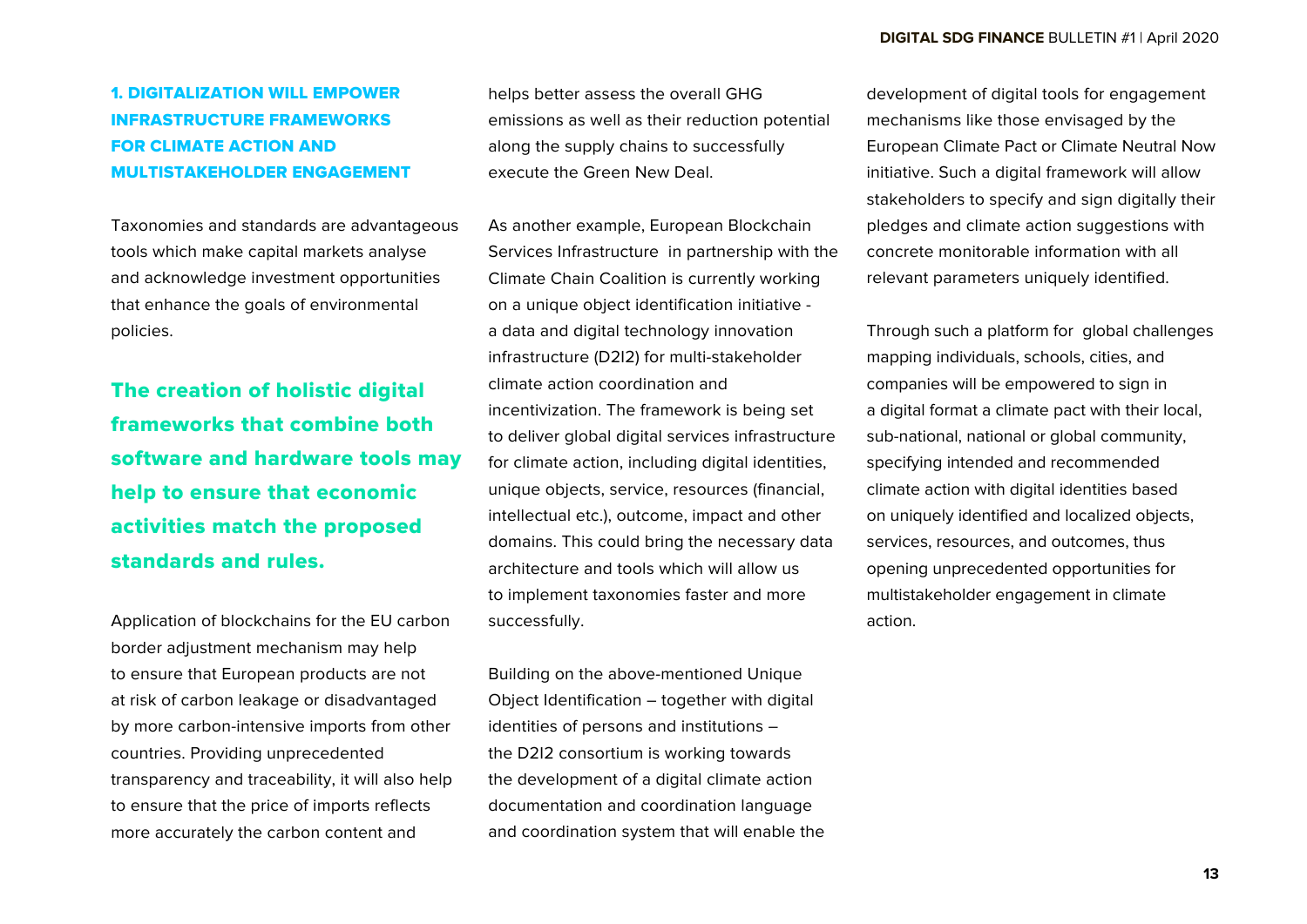## 2.COLLECTION AND ANALYSIS OF REAL ECONOMY DATA WILL HELP TO BETTER ASSESS RISKS AND INVESTMENT **OUTCOMES**

Once collected directly from the ground, the impact data would answer the question if the corporates and financiers really change their investment practices, promote a long-term thinking approach, increase reporting transparency and public accountability for real targets behind the ESG policies.

The real economy data can be acquired with drones, satellites and IoT (wireless sensors that can collect data on electricity, water, heat consumption etc.). Satellites are mainly used for soil, air, vegetation water quality assessment, identification of illegal activities, acquisition of historical data on fires or floods for future forecasting and analysis. AI and cameras enable advanced condition project monitoring and forecasting techniques, which will enable to decrease operational and maintenance costs as well as to better predict the outcome of the project.

In Davos several leading international players like Refinitiv, World Economic Forum, Fintech4Good and the UN formed an alliance, with the main aim to accelerate the mobilization of capital into sustainable finance. This alliance will provide fundamental ESG data access and extra alternative data sets that may be considered the key drivers to help investors make sustainable investment decisions and positively contribute to the UN SDGs 2030 Agenda.

In the COVID-19 crisis, digitalisation may help tackle numerous current challenges and advise citizens on the symptoms of infection, better manage medical data across organizations and countries, track drug donations and medical supplies. First of all, it can abate misinformation through the constant and automatic synchronisation, which makes it almost impossible to manipulate or change any kind of information relevant for crisis mitigation and adaptation. Secondly, it could establish successful communication between various organisations like hospitals and research centres along with secure donations and medical supply making the whole process transparent and enhancing

public confidence in the system. And thirdly, digital impact finance tools will have great potential for the SDG impact-oriented optimization of public post-pandemic economic stimulus packages, which can be expected to be launched soon by governments all over the world on huge scale.

What data do investors and governments need to meet the requirements of both regulators, citizens and market demand for sustainable investments and portfolios to 2030? The Future of Sustainable Data Alliance was created to find answers to this question.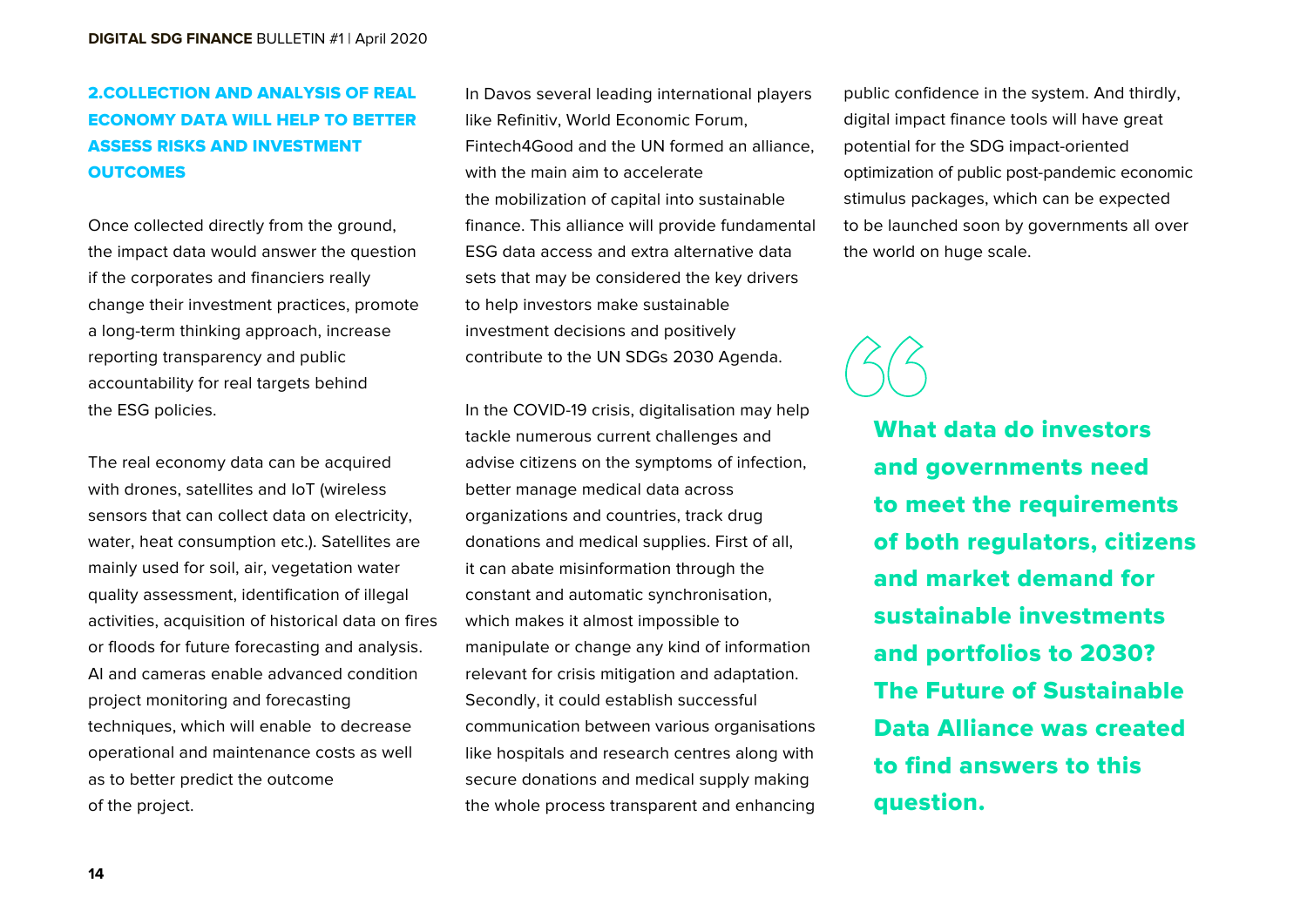## 3.DIGITALISATION WILL MAKE IMPACT INVESTMENTS MORE ACCESSIBLE AND FINANCIALLY ATTRACTIVE

Access both in developed and developing countries to low-cost finance from the capital market is critical to attaining SDG's. However, financiers will not invest in projects simply because this is the right thing to do morally. They will do it if there are enough trust and economic sense.

The majority of investors still use Excel spreadsheets to calculate impact-related metrics and manage their portfolios, which takes both time and money. A lot of financier's money is also wasted on ensuring that overseas investments match impact investment criteria, have low ESG risks, and provide the correct information on SDG impact.

Digitization significantly lowers transaction costs by introducing portfolio management automation, building trust, avoiding unwanted intermediaries and allowing to enter the climate finance market more freely while ensuring the alignment to major taxonomies and standards.

The distributed finance (DeFi) brings new revenue opportunities through tokenization of real assets or securities (equity, debt, revenue sharing instruments etc) as well as enabling their fractional ownership and usage. This allows for significantly smaller investment sizes and thus enables access to finance for SMEs that are currently excluded from the international SDG finance due to the limitations of existing policies and procedures.

DeFI can potentially increase profitability and liquidity of impact investments by seamless issuance of impact derivatives (carbon credits, REC's, etc) and secondary trading of digital assets. However, this potential may only be unlocked by the introduction of clear governmental regulations in the digital finance sector and the emergence of regulated platforms for secondary trading.

The distributed finance brings new revenue opportunities through tokenization of real assets or securities (equity, debt, revenue sharing, instruments etc.) as well as enabling their fractional ownership and usage.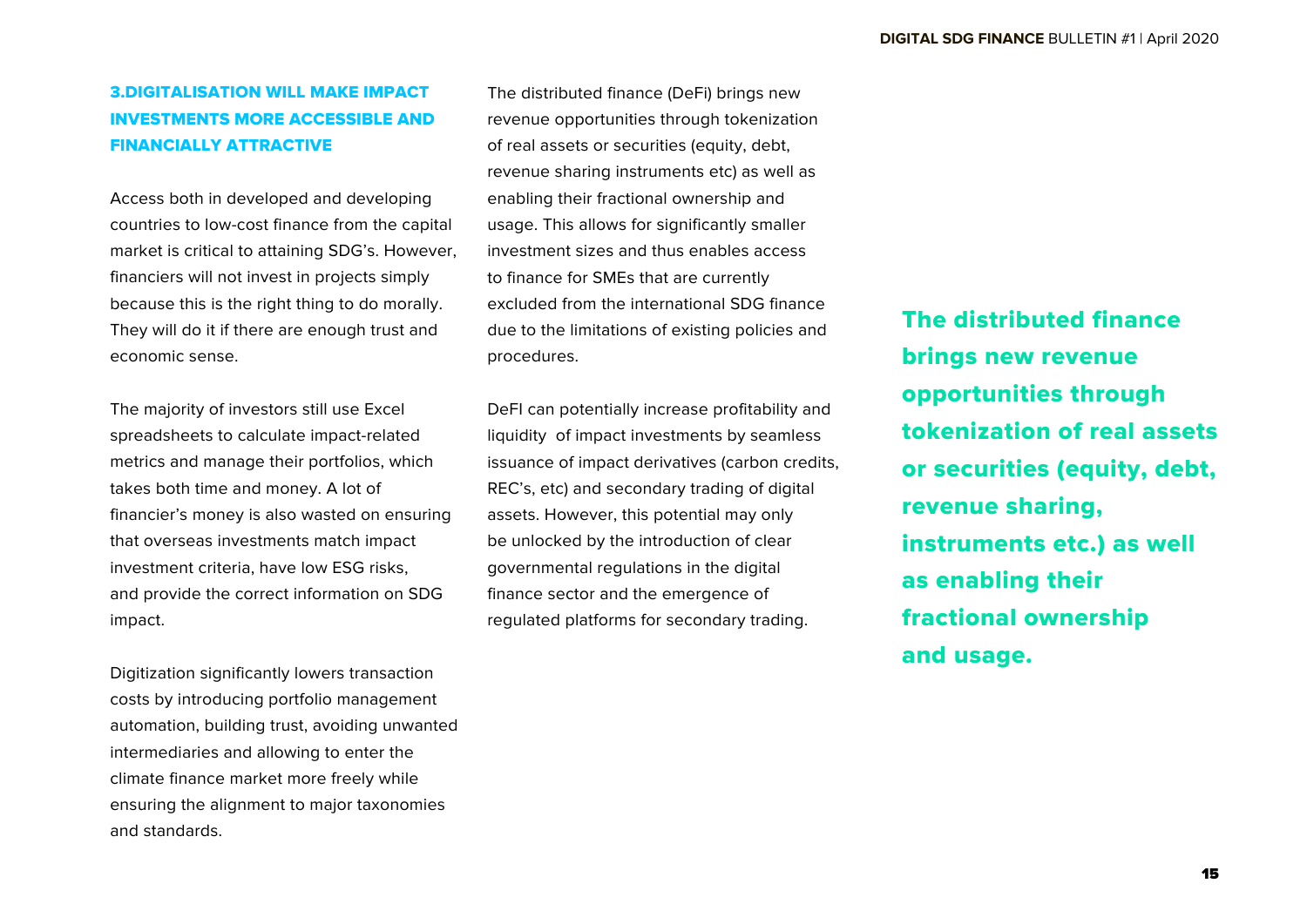## 4.DIGITAL TECHNOLOGIES CAN BRING NEW CHALLENGES YET TO BE ADDRESSED

The UN Task Force lists some risks and challenges of digitalisation such as digital divide, systematic exclusions that may bolster some examples of discrimination, biases in algorithms and also great environmental footprint resulting from high energy demand for "Proof-of-Work" blockchain transaction confirmation. Some of those limitations are being dealt with by the technologies of the next generation that are now being delivered to the market.

For example, the development of Web 3.0 protocols such as Cosmos, Polkadot and Parity Substrate bring sufficient advantages in comparison to its predecessors: new energy-saving consensus mechanisms, absence of central point of control, reduction in hacks and data breaches, seamless integration with IoT and long-awaited interoperability.

The interoperability of blockchains allows us to avoid such problems as double accounting enabling cross-blockchain transfers of any type of data or asset. This would enable us to ensure that impact results are attributed fairly and not claimed by many investors at the same time. However, there is still regulatory, security and market immaturity associated risks that need to be considered.

> O3 o=  $\overline{a}$

> > Polkadot network protocol visualisation: https://polkadot.network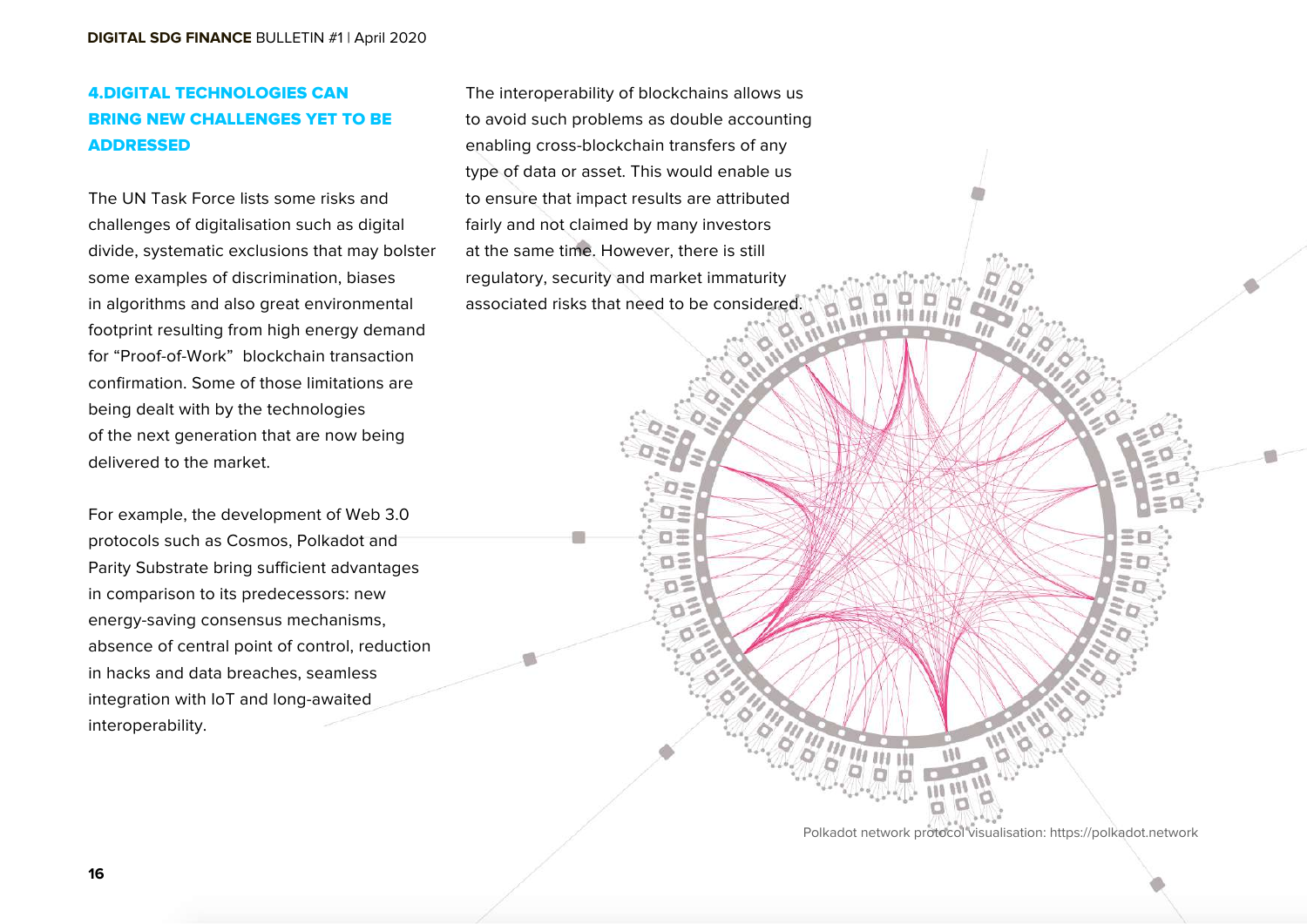## 5. DIGITAL TECHNOLOGIES MAY HELP TO ABATE GREENWASHING INTRODUCING NEW INVESTMENT INSTRUMENTS

The green bond market is growing at a fast pace and has already reached over USD 240 billion. However, there are challenges, such as complex issuance processes due to the requirement of an additional layer of "green" performance" data, lack of transparency and risk of "greenwashing". While Africa and ASEAN are recognised as the most promising markets for green bonds, the issuance volume remains comparably low due to the lack of trust and clear guidelines on green bonds issuance as well as lack of investors' awareness.

Smart contracts running on the blockchain may play their role in solving these issues. They are pre-programmed digital forms of agreements and are executed automatically when certain conditions are met. The smart contracts enable building decentralized applications and protocols with far more sophisticated functionality than simply sending and receiving cryptocurrency such as bitcoin.

The logic of any existing or future green bond framework or methodology can be described in the form of smart contracts and their integration with impact monitoring solutions. The impact is then automatically monitored, recorded in blockchain with high transparency and immutability and then attributed to the relevant financier. This opens doors to the issuance of programmable SDG bonds and blended finance instruments with their financial parameters linked to the impact data acquired directly from the project site.

#### **GREEN BONDS MARKET, \$ BILLION**

Source: Climate Bond Initiative

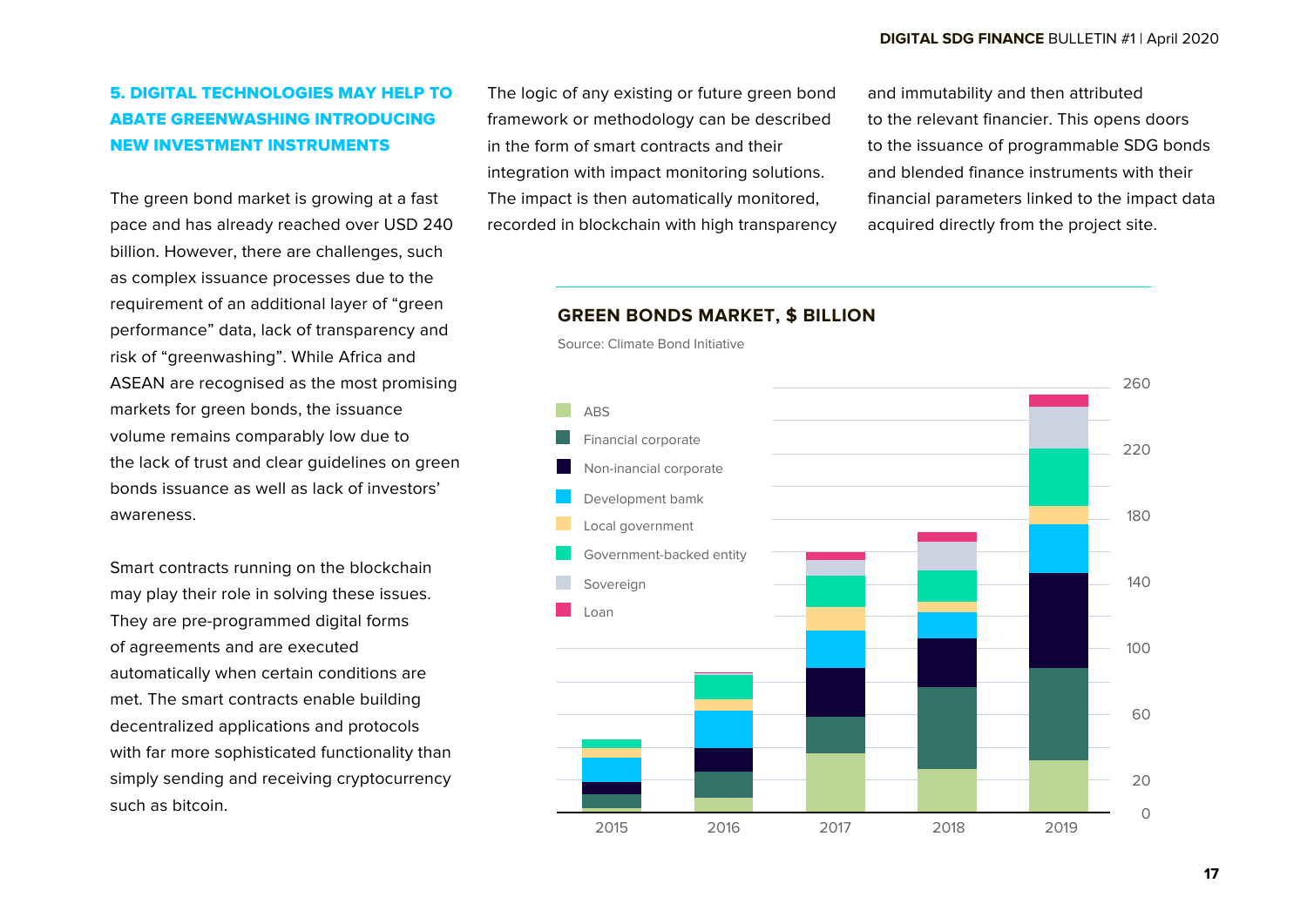## KEY TAKEAWAYS

- The recent high-level announcements and events made early this year witness that we are currently facing the merger of two growing trends – digitalization and impact finance. The pivotal role of digital technologies in bridging the \$2,5 trillion SDG investment gap and attainment of a broader UN 2030 Agenda is now officially acknowledged by the international bodies, states, corporations and financiers who are starting the phase of active adoption.
- **Moreover, their deployment for enhancing SDG finance** becomes the new global competitive factor and potential key-enabler of the latest policies, taxonomies, methodologies, and standards, bringing the more transparent data architecture and democratized digital infrastructure for Agenda 2030 implementation.
- To reach the full potential of digitalization it is necessary to combine various Industry 4.0 technologies. Monitoring technologies such as drones, satellites, and IoT enable trusted real economy data acquisition. Blockchain may store the acquired data providing unprecedented transparency and immutability while AI helps to analyse it and use the processed data for decision-making.
- **The new generations of digital technologies that are being** already deployed provide answers to critical technological constraints that previously prevented their wide adoption: big environmental footprint, limited scalability and interoperability. However, there are still some limitations such as software risks, digital divide and autocracy that are yet to be addressed.
- **•** Digitization may solve the growing greenwashing challenge by enabling the accurate measurement and attribution of SDG contributions made by multiple financiers. It can also help to mobilize private capital while increasing the financial attractiveness of impact investments by the introduction of new financial tools and liquidity opportunities as well as more effective ESG risk assessment and management.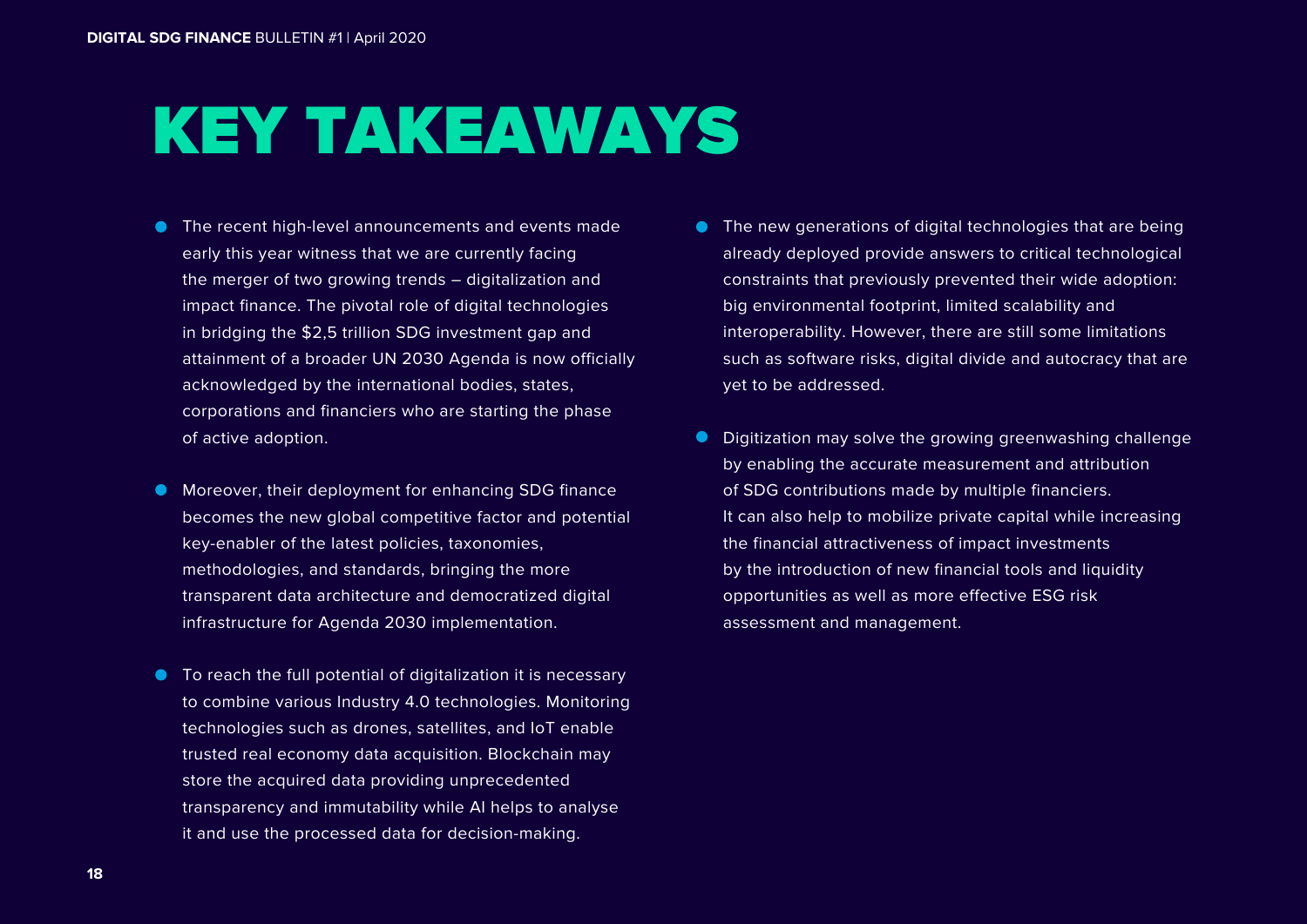## REFERENCES

- [https://www.noaa.gov/news/january-2020-was-earth-s-hottest-january-on-](https://www.noaa.gov/news/january-2020-was-earth-s-hottest-january-on-record)**1** record
- https://www.metoffice.gov.uk/about-us/press-office/news/weather-and-cli **2** mate/2020/confirmation-that-2019-concludes-warmest-decade-on-record
- [https://www.nasa.gov/press-release/nasa-noaa-analyses-reveal-2019-se](https://www.nasa.gov/press-release/nasa-noaa-analyses-reveal-2019-second-warmest-year-on-record/) **3** cond-warmest-year-on-record
- [https://public.wmo.int/en/media/press-release/2019-concludes-decade-of-](https://public.wmo.int/en/media/press-release/2019-concludes-decade-of-exceptional-global-heat-and-high-impact-weather)**4** exceptional-global-heat-and-high-impact-weather
- http://www.oecd.org/dac/financing-sustainable-development/developm **5** [ent-finance-topics/OECD-PF4SD-Conference-background-document.pdf](http://www.oecd.org/dac/financing-sustainable-development/development-finance-topics/OECD-PF4SD-Conference-background-document.pdf)
- The United Nations Secretary-General's. Task force on digital financing **6** of the sustainable development goals: Harnessing Digitalisation in Financing if the sustainable development goals [\(https://digitalfinancingtaskforce.org/wp-content/uploads/2019/09/Task-](https://digitalfinancingtaskforce.org/wp-content/uploads/2019/09/Task-Force-CoChair-Interim-Report.pdf)Force-CoChair-Interim-Report.pdf)
- [https://medium.com/@john.mercurio\\_94713/blockchain-helps-securely-tr](https://medium.com/@john.mercurio_94713/blockchain-helps-securely-track-health-data-and-intelligence-during-global-pandemic-764c1571e4ae) **7** ack-health-data-and-intelligence-during-global-pandemic-764c1571e4ae
- [https://ec.europa.eu/commission/presscorner/detail/en/fs\\_19\\_6714](https://ec.europa.eu/commission/presscorner/detail/en/fs_19_6714) **8**
- EU Technical Group on Sustainable Finance, "Taxonomy. Technical **9** Report", June 2019
- European Economic and Social Committee "Blockchains and Distributed **10** Ledger Technology (DLT) for the European Green Deal and SDGs", 14.01.2020, Brussels
- [https://www.die-gdi.de/veranstaltungen/details/connecting-the-dots-digi](https://www.die-gdi.de/veranstaltungen/details/connecting-the-dots-digitalization-finance-sustainable-development/) **11** talization-finance-sustainable-development/
- [https://www.devex.com/news/eib-president-warns-against-box-ticking-o](https://www.devex.com/news/eib-president-warns-against-box-ticking-on-climate-investments-96326) **12** n-climate-investments-96326
- [https://www.kfw-entwicklungsbank.de/International-financing/KfW-Devel](https://www.kfw-entwicklungsbank.de/International-financing/KfW-Development-Bank/Global-commitment/Africa-in-Focus/) **13** opment-Bank/Global-commitment/Africa-in-Focus/
- [https://ec.europa.eu/info/law/better-regulation/have-your-say/initiatives/](https://ec.europa.eu/info/law/better-regulation/have-your-say/initiatives/12219-European-Climate-Pact) **14** 12219-European-Climate-Pact
- <https://unfccc.int/climate-action/climate-neutral-now> **15**
- https://www4.unfccc.int/sites/SubmissionsStaging/Documents/2020021 **16** [51605---IAAI\\_GloCha\\_DigitalInnovationCommunity\\_submission\\_UNFCC](https://www4.unfccc.int/sites/SubmissionsStaging/Documents/202002151605---IAAI_GloCha_DigitalInnovationCommunity_submission_UNFCCC_FutureofACE_ActionforClimateEmpowerment_Feb2020.pdf) C\_FutureofACE\_ActionforClimateEmpowerment\_Feb2020.pdf
- [https://www.refinitiv.com/en/media-center/press-releases/2020/january/](https://www.refinitiv.com/en/media-center/press-releases/2020/january/refinitiv-announces-the-launch-of-the-future-of-sustainable-data-alliance) **17** refinitiv-announces-the-launch-of-the-future-of-sustainable-data-alliance
- [https://www.elsevier.com/books/transforming-climate-finance-and-green](https://www.elsevier.com/books/transforming-climate-finance-and-green-investment-with-blockchains/marke/978-0-12-814447-3) **18** -investment-with-blockchains/marke/978-0-12-814447-3
- [https://www.adb.org/publications/blockchain-tokenized-securities-poten](https://www.adb.org/publications/blockchain-tokenized-securities-potential-green-finance) tial-green-finance **19**
- [https://www.lseg.com/sites/default/files/content/documents/Africa\\_Gree](https://www.lseg.com/sites/default/files/content/documents/Africa_GreenFinancing_MWv10_0.pdf) **20** nFinancing\_MWv10\_0.pdf